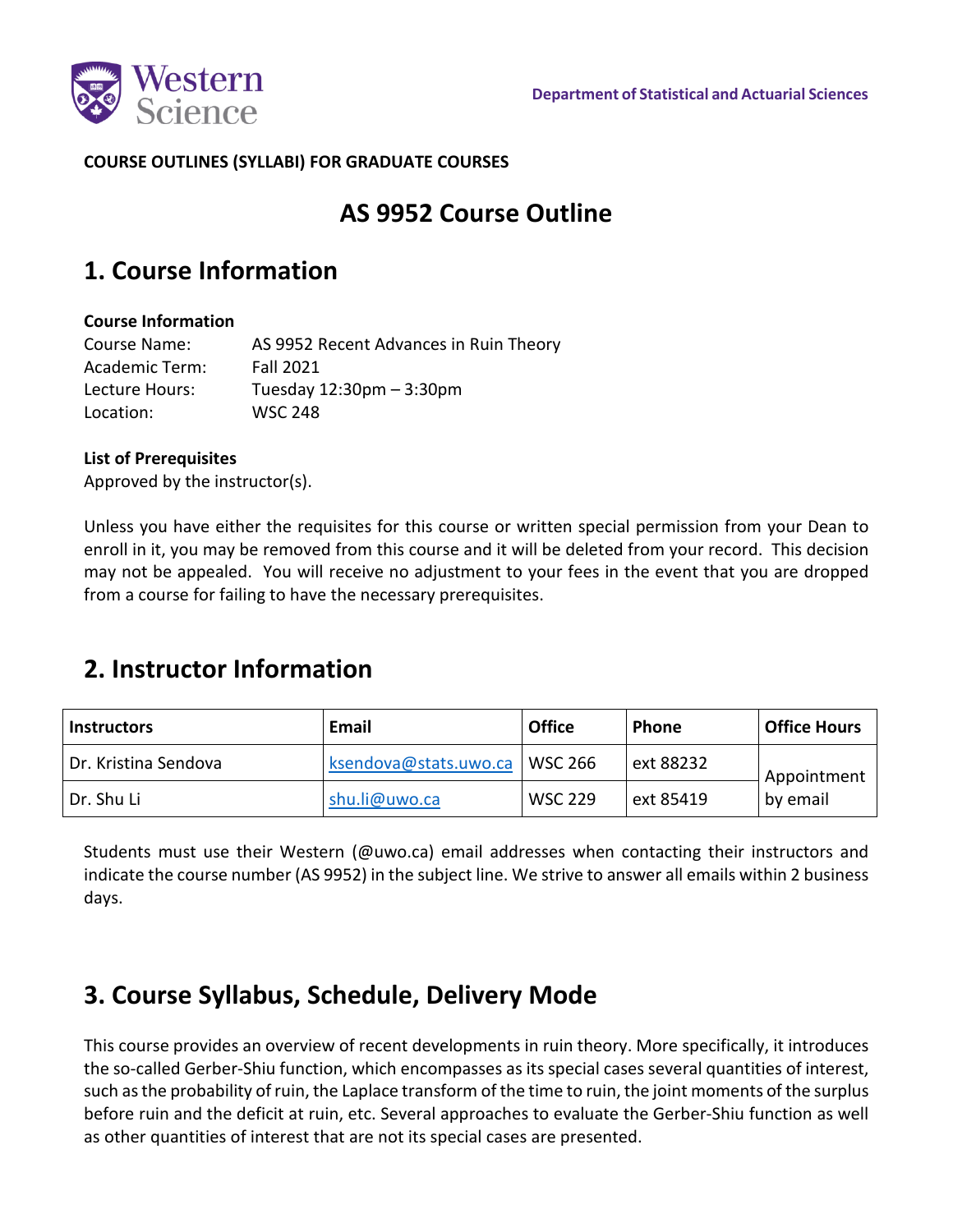### **Learning Outcomes**

Upon successful completion of this course,

- Students will familiarize themselves with the most common techniques that are employed in the area.
- Students will be able to analyze several quantities of interest in insurance risk.

### **Table of Contents**

- Chapter 1 Introduction
- Chapter 2 Gerber-Shiu analysis under the classical compound Poisson risk model
- Chapter 3 Gerber-Shiu analysis under the Sparre Andersen risk model

### **Key Sessional Dates:**

Classes begin: September 8, 2021; Reading Week: November 1–7, 2021; Classes end: December 8, 2021.

### **Contingency plan for an in-person class pivoting to 100% online learning**

In the event of a COVID-19 resurgence during the course that necessitates the course delivery moving away from face-to-face interaction, all remaining course content will be delivered entirely online, either synchronously (i.e., at the times indicated in the timetable) or asynchronously (e.g., posted on OWL for students to view at their convenience). The grading scheme will **not** change. Any remaining assessments will also be conducted online as determined by the course instructor.

## **4. Course Materials**

There will be no official textbook. The course material will be mostly based on research papers available in the Western Libraries. A list of bibliography is posted on OWL.

Here are some advanced reading books:

- 1. Asmussen, S., Albrecher, H. (2010). *Ruin Probabilities,* 2nd Edition, World Scientific, Singapore.
- 2. Kaas, R., Goovaerts M., Dhaene, J., Denuit, M. (2008). Chapter 4 of *Modern Actuarial Risk Theory Using R*, 2nd Edition, Springer.
- 3. Klugman, S.A., Panjer, H.H. and Willmot, G.E. (2012). Chapter 11 of *Loss Models: Further Topics*, 4th Edition, Wiley, Hoboken, NJ.
- 4. Kyprianou, A. (2013). *Gerber-Shiu Risk Theory*, EAA Series, Springer.
- 5. Willmot, G.E., Lin, X.S. (2001). *Lundberg Approximations for Compound Distributions with Insurance Applications*, Springer.

Students are responsible for checking the course OWL site (http://owl.uwo.ca) on a regular basis for news and updates. This is the primary method by which information will be disseminated to all students in the class.

All course material will be posted to OWL: http://owl.uwo.ca. If students need assistance with the course OWL site, they can seek support on the OWL Help page. Alternatively, they can contact the Western Technology Services Helpdesk. They can be contacted by phone at 519-661-3800 or ext. 83800.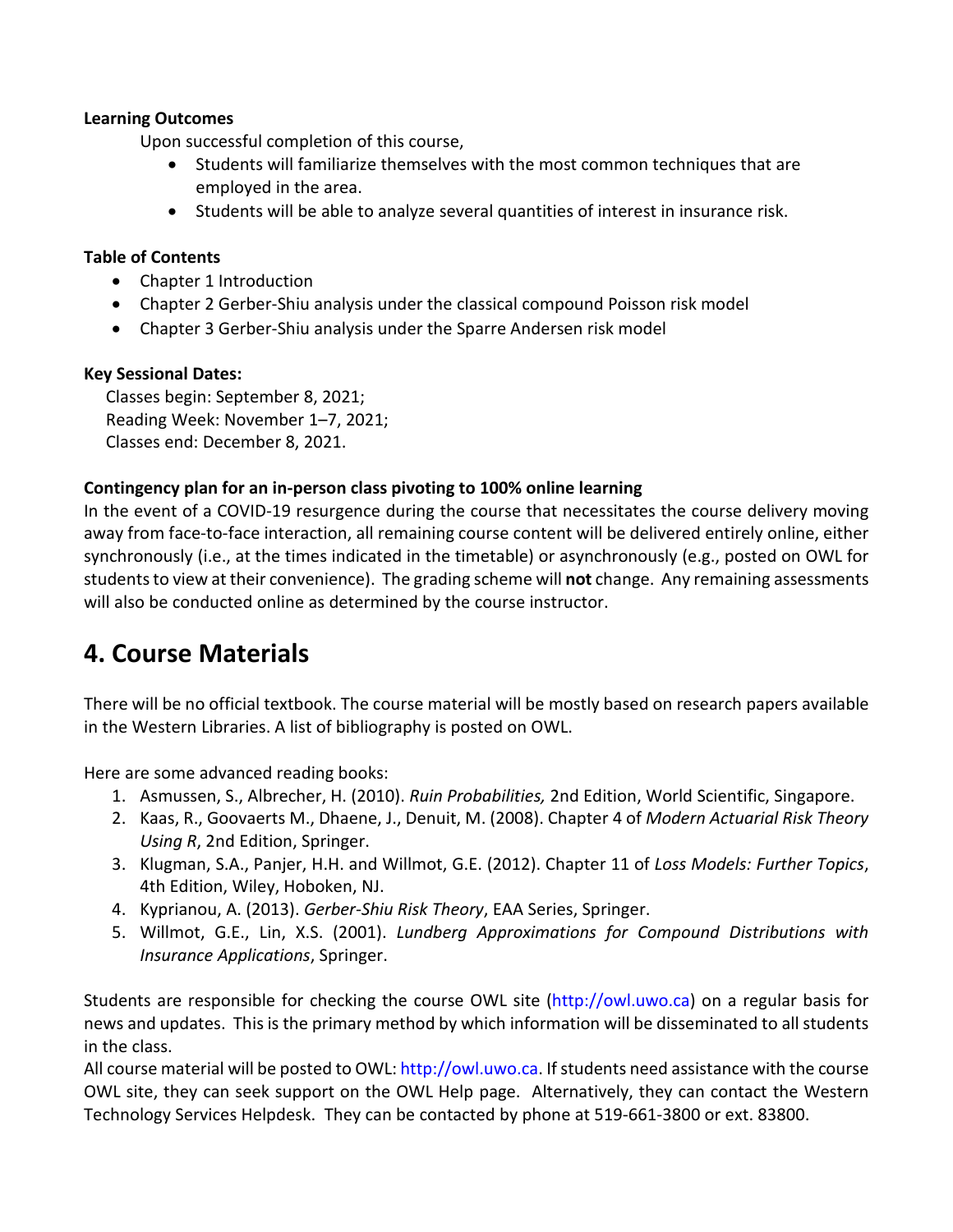# **5. Methods of Evaluation**

- **Midterm:** There will be **one midterm** held during the lecture hour, expected on **Tuesday October 19.** The exam will be closed book. Some practice questions will be assigned prior to the exam.
- **Presentation:** There will be **one presentation** required during the lecture hour. Each student's (individual) presentation should be based on at least one research paper, and presented either on the blackboard or on slides (or a combination of both).
- **Final Exam:** A (take-home) **final exam** will be scheduled in the final examination period. Students are allowed to write their final exam outside of an examination room and consequently, they may consult any literature they find appropriate.

The overall course grade will be calculated as listed below:

| <b>Midterm Test</b> | 20% |
|---------------------|-----|
| <b>Presentation</b> | 30% |
| <b>Final Exam</b>   | 50% |

### **Accommodated Evaluations**

- For all the exams, late submissions will not be accepted.
- There will be **no make-up exams** for a missed midterm.
- Any request regarding the remark of midterm must be submitted to the instructor **within one week** after the marked midterm exam paper is returned.

### **Rounding of Marks Statement**

Across the Sciences Undergraduate Education programs, we strive to maintain high standards that reflect the effort that both students and faculty put into the teaching and learning experience during this course. All students will be treated equally and evaluated based only on their actual achievement. *Final grades* on this course, irrespective of the number of decimal places used in marking individual assignments and tests, will be calculated to one decimal place and rounded to the nearest integer, e.g., 74.4 becomes 74, and 74.5 becomes 75. Marks WILL NOT be bumped to the next grade or GPA, e.g. a 79 will NOT be bumped up to an 80, an 84 WILL NOT be bumped up to an 85, etc. The mark attained is the mark you achieved, and the mark assigned; requests for mark "bumping" will be denied.

## **6. Student Absences**

### **Academic Consideration for Student Absences**

Students who experience an extenuating circumstance (illness, injury or other extenuating circumstance) sufficiently significant to temporarily render them unable to meet academic requirements may submit a request for academic consideration through the following routes:

(i) For medical absences, submitting a Student Medical Certificate (SMC) signed by a licensed medical or mental health practitioner to the Academic Counselling office of their Faculty of Registration.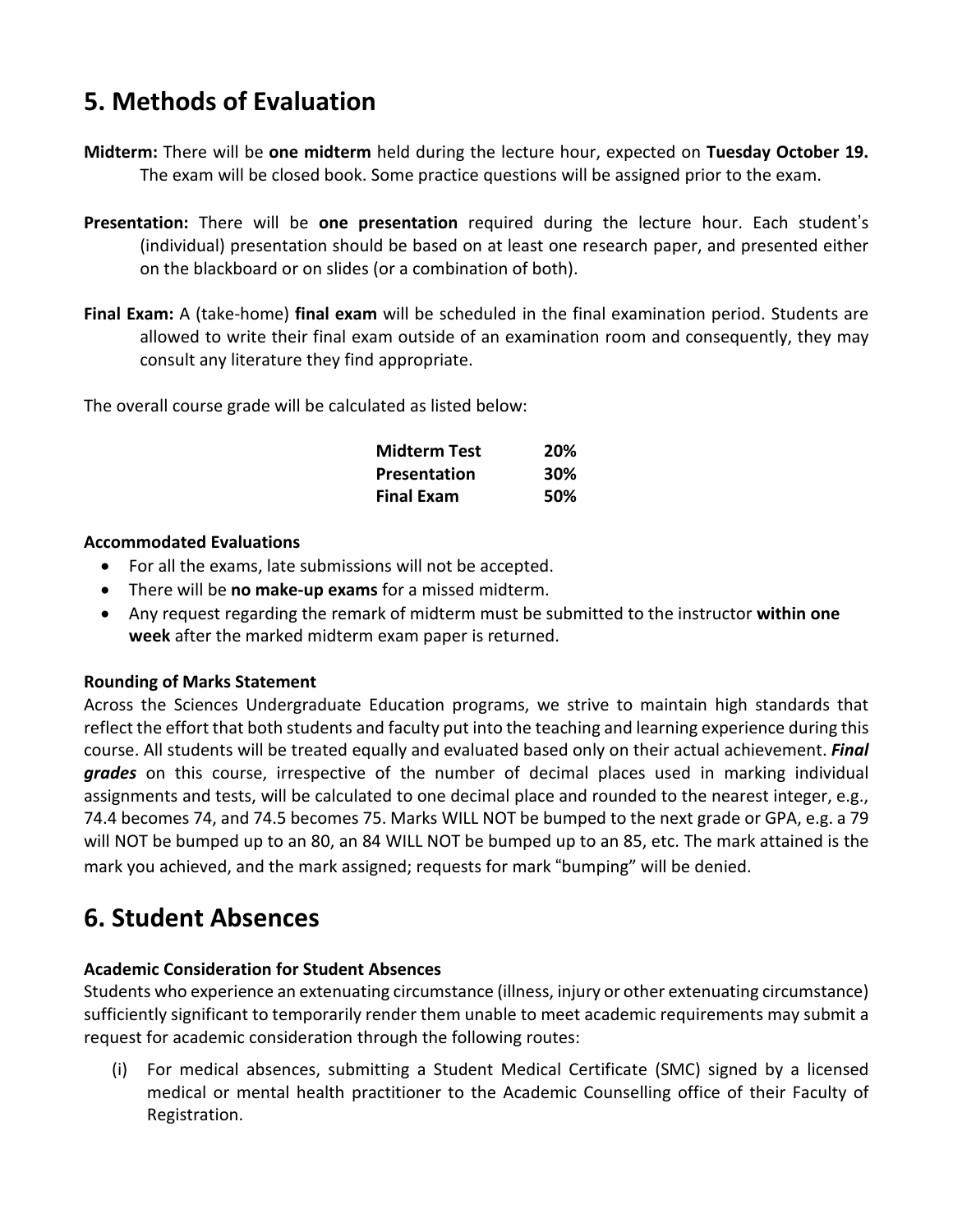(ii) Submitting appropriate documentation for non-medical absences to the Academic Counselling office in their Faculty of Registration.

Note that in all cases, students are required to contact their instructors within 24 hours of the end of the period covered, unless otherwise instructed in the course outline.

Students should also note that individual instructors are not permitted to receive documentation directly from a student, whether in support of an application for consideration on medical grounds, or for other reasons. **All documentation required for absences that are not covered by the Self-Reported Absence Policy must be submitted to the Academic Counselling office of a student's Home Faculty.**

For the policy on Academic Consideration for Student Absences – Undergraduate Students in First Entry Programs, see:

https://www.uwo.ca/univsec/pdf/academic\_policies/appeals/accommodation\_illness.pdf

and for the Student Medical Certificate (SMC), see:

http://www.uwo.ca/univsec/pdf/academic\_policies/appeals/medicalform.pdf.

#### **Religious Accommodation**

When a course requirement conflicts with a religious holiday that requires an absence from the University or prohibits certain activities, students should request accommodation for their absence in writing at least two weeks prior to the holiday to the course instructor and/or the Academic Counselling office of their Faculty of Registration. Please consult University's list of recognized religious holidays (updated annually) at

https://multiculturalcalendar.com/ecal/index.php?s=c-univwo.

### **Absences from Final Examinations**

If you miss the Final Exam, please contact the Academic Counselling office of your Faculty of Registration as soon as you are able to do so. They will assess your eligibility to write the Special Examination (the name given by the University to a makeup Final Exam).

You may also be eligible to write the Special Exam if you are in a "Multiple Exam Situation" (e.g., more than 2 exams in 23-hour period, more than 3 exams in a 47-hour period).

If a student fails to write a scheduled Special Examination, the date of the next Special Examination (if granted) normally will be the scheduled date for the final exam the next time this course is offered. The maximum course load for that term will be reduced by the credit of the course(s) for which the final examination has been deferred. See the Academic Calendar for details (under Special Examinations).

## **6. Accommodation and Accessibility**

### **Accommodation Policies**

Students with disabilities work with Accessible Education (formerly SSD), which provides recommendations for accommodation based on medical documentation or psychological and cognitive testing. The policy on Academic Accommodation for Students with Disabilities can be found at: